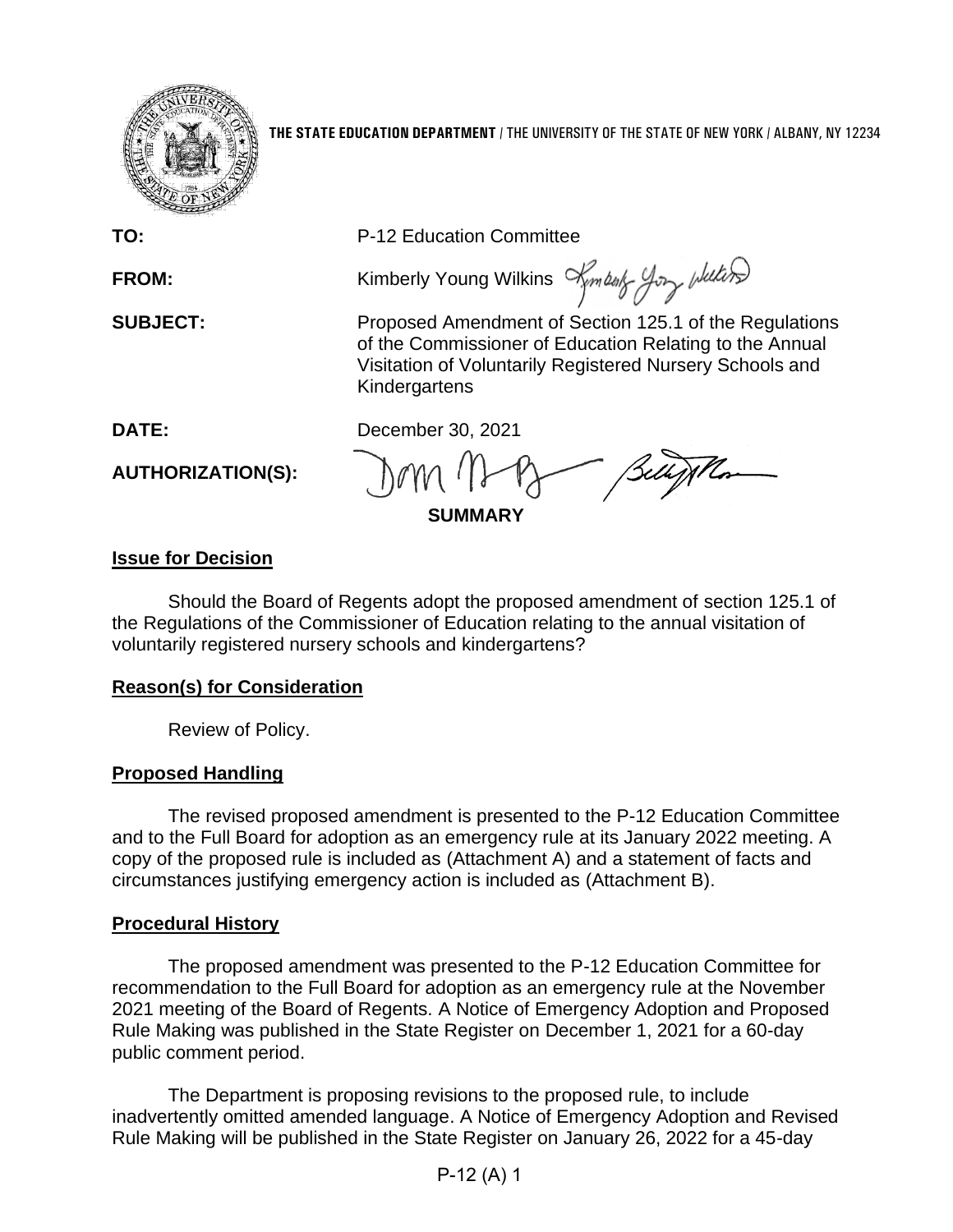public comment period. Supporting materials are available upon request to the Secretary of the Board of Regents.

## **Background Information**

At its February 2021 meeting, the Board of Regents permanently adopted amendments to section 125.1 of the Commissioner's regulations providing that Department staff must conduct mandatory visitations to voluntarily registered nursery schools and kindergartens "as soon as practicable" if prevented from doing so in the 2019-2020 or 2020-2021 school year(s) due to the COVID-19 crisis. Ordinarily, these inspections are required annually (8 NYCRR 125.1[c]). The Department extended the registration of nursery schools and kindergartens whose registration was up for renewal that did not have on-site visits in the 2019-2020 and/or 2020-2021 school years due to COVID-19.

### **Initial Proposed Amendment and Proposed Revisions**

At its November 2021 meeting, the Board of Regents adopted emergency amendments to section 125.1(d) of the Commissioner's regulations to extend the above flexibility to the 2021-2022 school year due to the ongoing challenges of the COVID-19 crisis. However, the proposed amendment inadvertently omitted corresponding amendments to section 125.1(e) of the Commissioner's regulations regarding extension of such schools' registration.

Therefore, the Department is proposing to revise the proposed rule to include an amendment to section 125.1(e) of the Commissioner's regulations, extending the registration of nursery schools and kindergartens whose registration was up for renewal that did not have on-site visits in the 2019-2020, 2020-2021, or 2021-2022 school years due to COVID-19. Additionally, the revised proposed rule provides that such registration shall be up for renewal in the 2022-2023 school year.

## **Related Regents Items**

February 2021: [Proposed Amendments to Sections 52.3, 52.21, 57-4.5, 70.4, 74.6,](https://www.regents.nysed.gov/common/regents/files/221brca6.pdf)  [75.2, 75.5, 76.2, 79-9.3, 79-10.3, 79-11.3, 79-12.3, 801.13, 80-1.5, 80-3.15, 80-4.3,](https://www.regents.nysed.gov/common/regents/files/221brca6.pdf)  [83.5, 87.2, 87.5, 100.2, 100.4, 100.5, 100.6, 100.10, 100.21, 119.1, 119.5, 125.1, 151-](https://www.regents.nysed.gov/common/regents/files/221brca6.pdf) [1.4, 1542.3, 175.5, 200.4, 200.5, 200.7, 200.20 and 275.8 and Addition of Section](https://www.regents.nysed.gov/common/regents/files/221brca6.pdf)  [279.15 to the Regulations of the Commissioner of Education Relating to Addressing the](https://www.regents.nysed.gov/common/regents/files/221brca6.pdf)  [COVID-19 Crisis](https://www.regents.nysed.gov/common/regents/files/221brca6.pdf)

(https://www.regents.nysed.gov/common/regents/files/221brca6.pdf)

November 2021: [Proposed Amendment of Section 125.1\(d\) of the Regulations of the](https://www.regents.nysed.gov/common/regents/files/1121p12a2.pdf)  [Commissioner of Education Relating to the Annual Visitation of Voluntarily Registered](https://www.regents.nysed.gov/common/regents/files/1121p12a2.pdf)  [Nursery Schools and Kindergartens](https://www.regents.nysed.gov/common/regents/files/1121p12a2.pdf)

(https://www.regents.nysed.gov/common/regents/files/1121p12a2.pdf)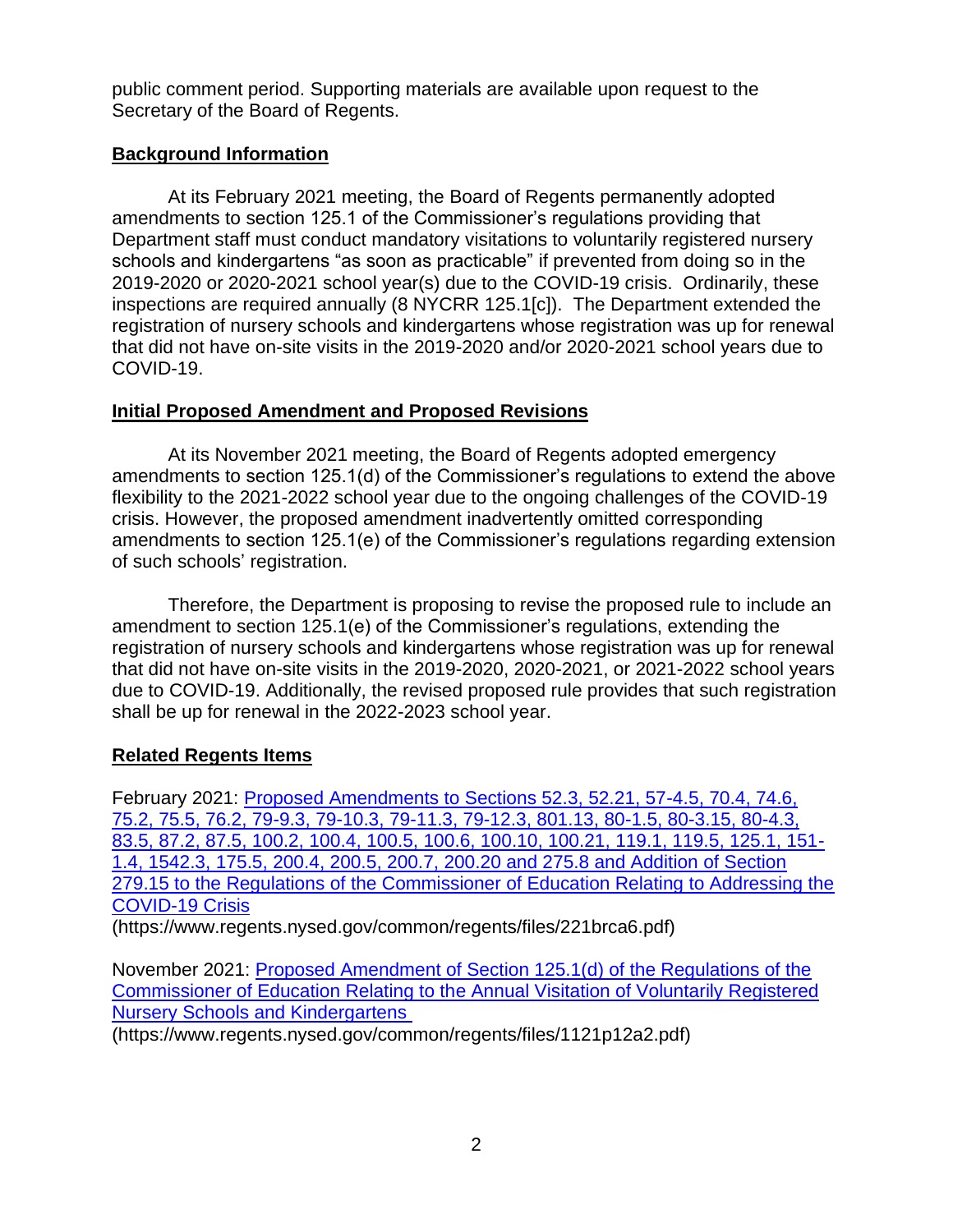#### **Recommendation**

It is recommended that the Board of Regents take the following action:

VOTED: That section 125.1 of the Regulations of the Commissioner of Education be amended, as submitted, effective January 11, 2022 as an emergency action upon a finding by the Board of Regents that such action is necessary for the preservation of the general welfare and public health to continue to provide flexibility for the annual visitation of voluntarily registered nursery schools and kindergartens during the 2021- 2022 school year due to the COVID-19 crisis.

#### **Timetable for Implementation**

If adopted as an emergency rule at the January 2022 Regents meeting, the revised emergency rule will become effective January 11, 2022. It is anticipated that the revised proposed amendment will be presented for permanent adoption at the April 2022 Regents meeting, after publication of the proposed amendment in the State Register and expiration of the 45-day public comment period required under the State Administrative Procedure Act for revised rule makings. Because the revised emergency action will expire before the April Regents meeting, it is anticipated that an additional emergency action will be presented for adoption at the February 2022 meeting. If adopted at the April meeting, the revised proposed amendment will become effective as a permanent rule on April 27, 2022.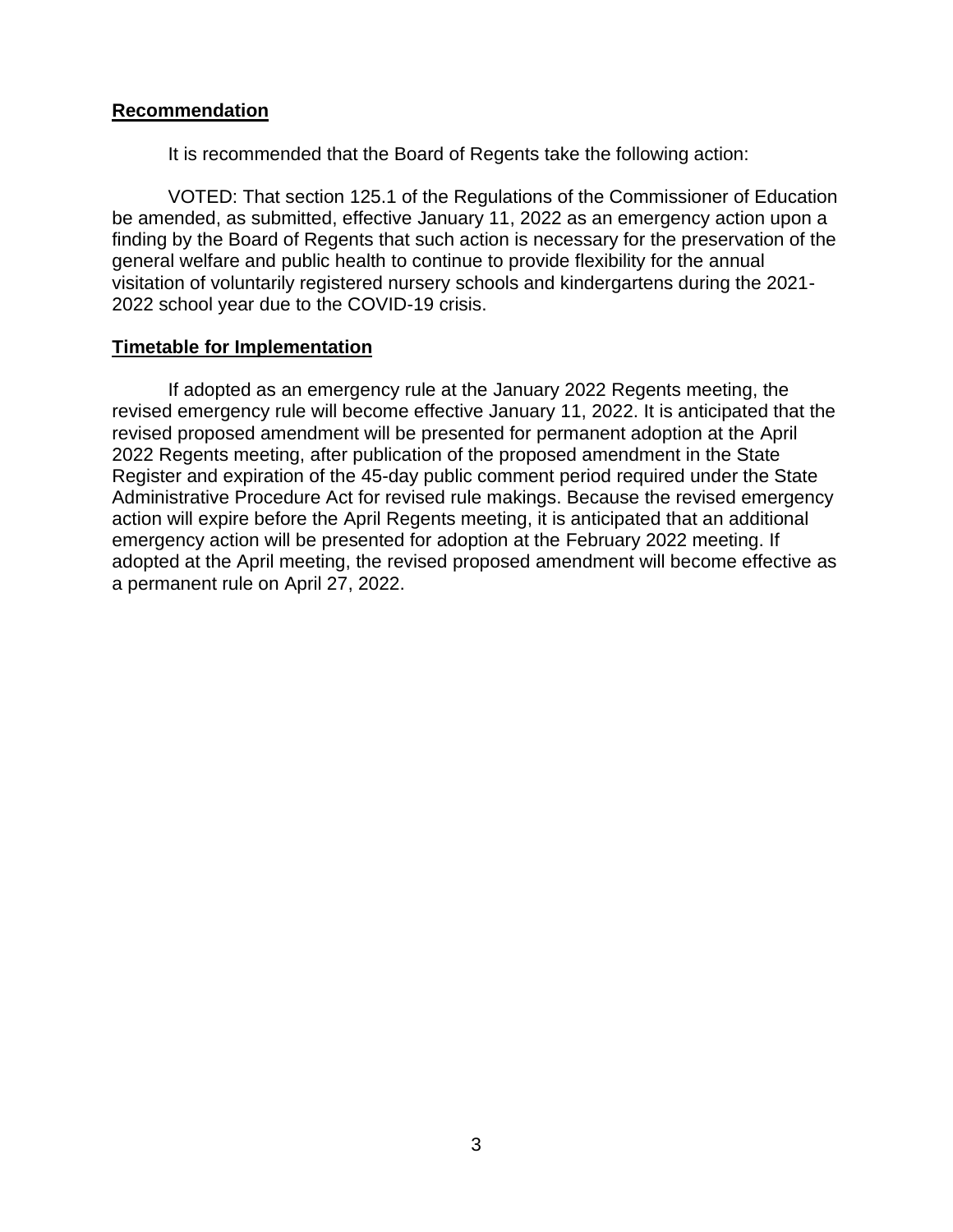#### AMENDMENT TO THE REGULATIONS OF THE COMMISSIONER OF EDUCATION

Pursuant to sections 101, 207, 210, 3602, and 3602-e of the Education Law.

1. Subdivisions (d) and (e) of section 125.1 of the Regulations of the Commissioner of Education is amended to read as follows:

(d) Where Department staff are unable to conduct an annual visit in accordance with subdivision (c) of this section in the 2019-2020, [or] 2020-2021, or 2021-2022 school [year] year(s) due to the COVID-19 crisis, Department staff shall conduct such visit as soon as practicable.

(e) Notwithstanding subdivision (b) of this section, any voluntarily registered school whose registration expires in the 2019-2020,[or] 2020-2021, or 2021-2022 school year, and does not receive a required on-site visit from Department staff due to the COVID-19 crisis pursuant to subdivision (d) of this section, shall have such registration extended, subject to revocation for cause, and such registration shall be up for renewal in the [2021-2022] 2022-2023 school year.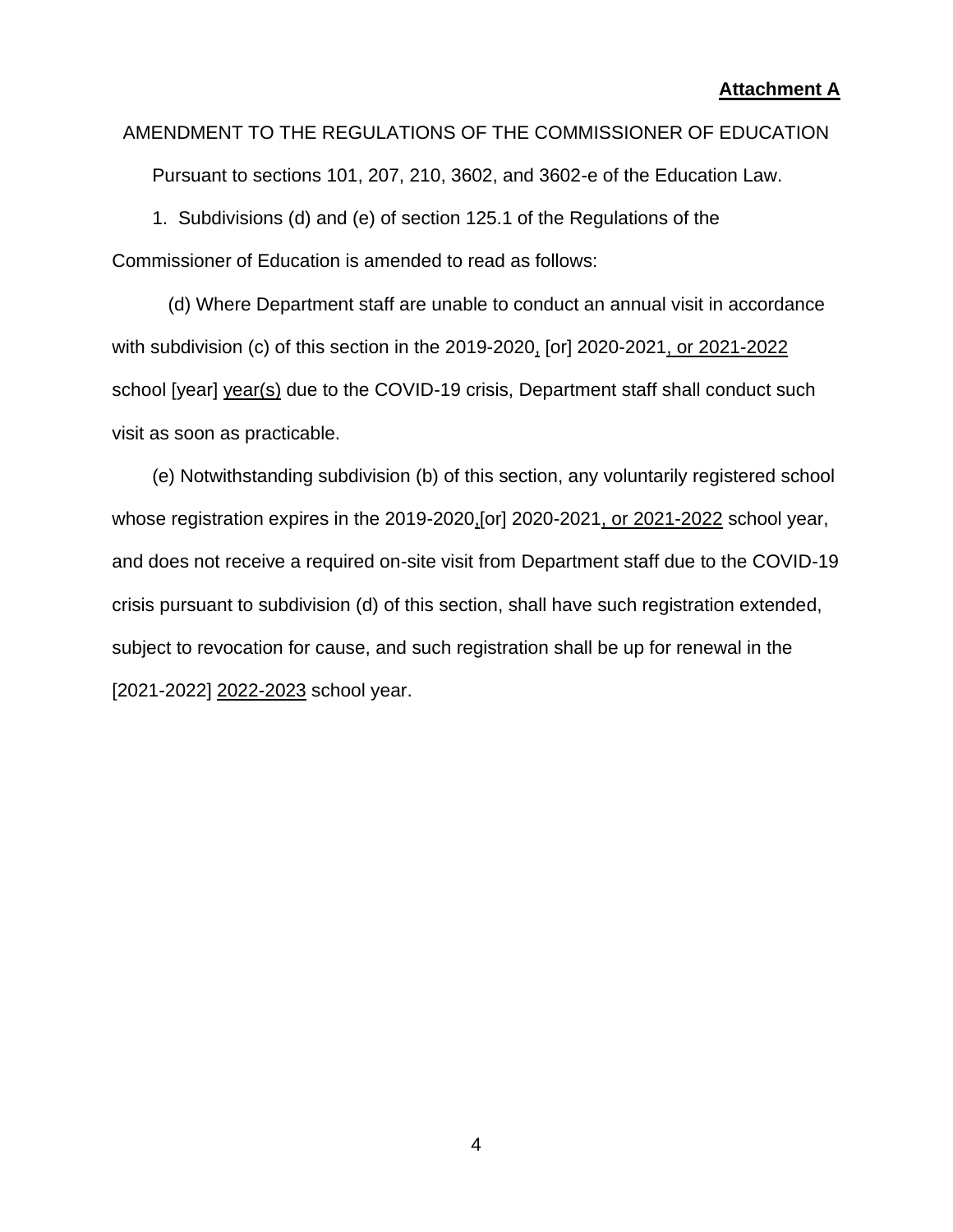# STATEMENT OF FACTS AND CIRCUMSTANCES WHICH NECESSITATE EMERGENCY ACTON

At its February 2021 meeting, the Board of Regents permanently adopted amendments to section 125.1 of the Commissioner's regulations providing that Department staff must conduct mandatory visitations to voluntarily registered nursery schools and kindergartens "as soon as practicable" if prevented from doing so in the 2019-2020 or 2020-2021 school year(s) due to the COVID-19 crisis. Ordinarily, these inspections are required annually (8 NYCRR 125.1[c]). The Department extended the registration of nursery schools and kindergartens whose registration was up for renewal that did not have on-site visits in the 2019-2020 and/or 2020-2021 school years due to COVID-19.

At its November 2021 meeting, the Board of Regents adopted emergency amendments to section 125.1(d) of the Commissioner's regulations to extend the above flexibility to the 2021-2022 school year due to the ongoing challenges of the COVID-19 crisis.

The proposed amendment was presented to the P-12 Education Committee for recommendation to the Full board for adoption as an emergency rule at the November 2021 meeting of the Board of Regents, effective November 16, 2021. The Department has revised the proposed rule to include inadvertently omitted amended language. Since the Board of Regents meets at fixed intervals, the earliest the proposed amendment could be adopted by regular (nonemergency) action after expiration of the 45-day public comment period required in the State Administrative Procedure Act (SAPA) section 201(4-a) for revised rule makings would be the April 2022 Regents meeting. Furthermore, pursuant to SAPA 203(1), the earlier effective date of the proposed rule, if adopted at the